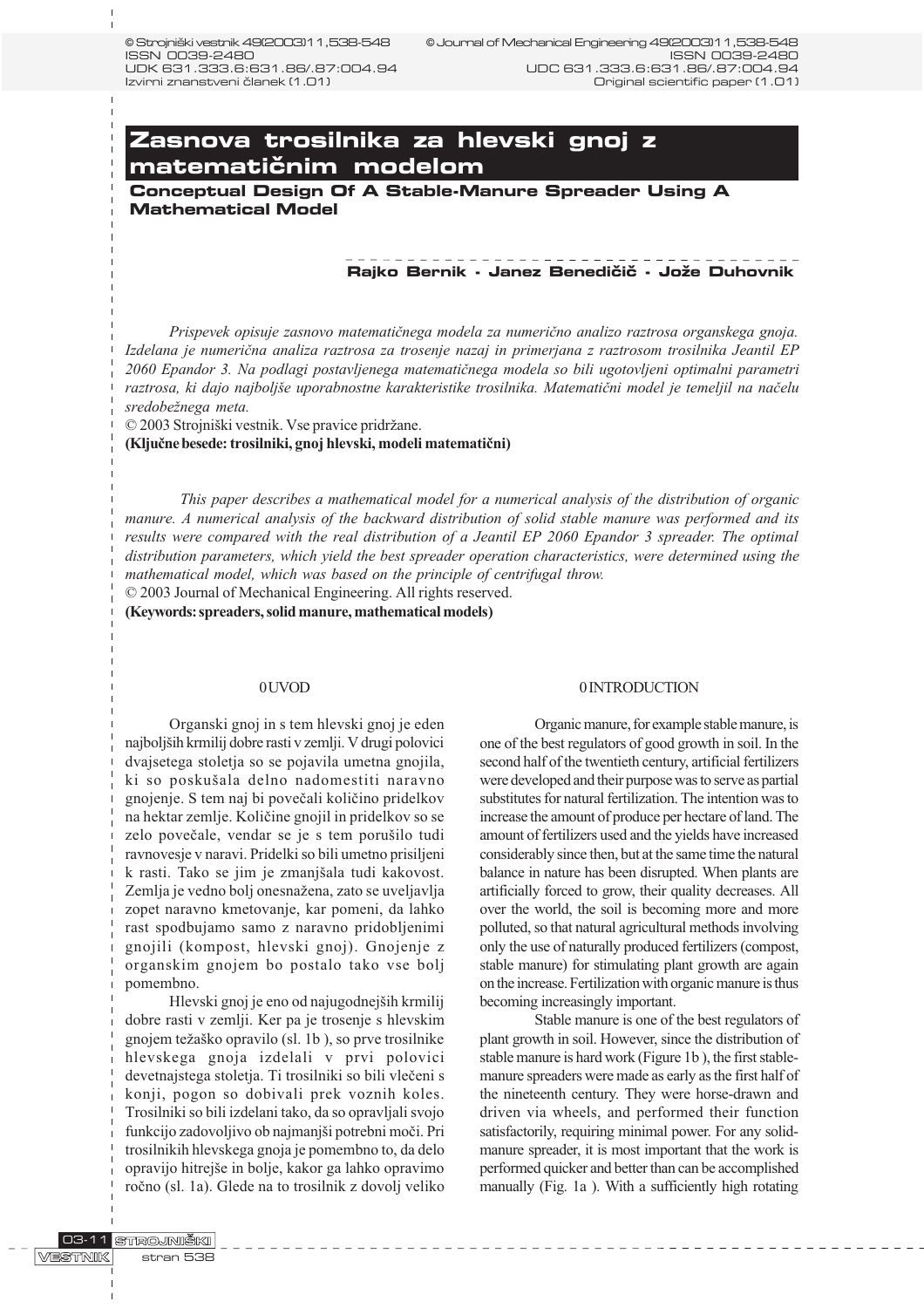





vrtilno frekvenco trosilnih valjev bolj enakomerno raztrosi gnoj po površini, kakor bi bilo to mogoče opraviti roèno.

# 1 TROSILNI MATERIAL

Pri trosenju organskega gnoja so pomembne fizikalne lastnosti gnoja [2]. Predvsem so pomembne mehanske lastnosti, ker raztros gnoja poteka po naèelu sredobežnega meta. Med pomembnejše lastnosti spadajo:

- Masa in gostota.

Odvisni sta od vrste gnoja in suhe snovi v gnoju, ki pa sta v naslednji povezavi. Čim večji je delež suhe snovi v gnoju, tem manjšo gostoto ima. Razliène vrste gnoja imajo razliène vrednosti gostote. Tako se gostota hlevskega gnoja (gnoj goveje živine) giblje med 700 kg/m<sup>3</sup> in celo do 1000 kg/m3 (Preglednica 1).

- Koeficient trenja, ki spada med statièno-dinamiène fizikalne lastnosti

Odvisen je od mase, podlage in sestave gnoja (suha snov-voda). Na sliki 2 je prikazana odvisnost koeficienta trenja od gostote gnoja. Tako ima bolj vlažen gnoj (večja gostota) manjši koeficient trenja od bolj suhega. Koeficient trenja , ki ga navaja literatura [2] in [3], je med 0,7 in 1,3 (Pregl. 1), vendar navaja tudi možnost manjših vrednosti. Točne vrednosti koeficienta trenja doloèene vrste gnoja bi lahko dobili edinole s poskusnimi meritvami.

Preglednica 1. Splošne fizikalne lastnosti gnoja Table 1. General physical properties of manure frequency of the distribution rollers, manure spreaders can distribute manure over the fertilized surface more uniformly than can be achieved manually.

# 1 MATERIAL

The physical properties of organic manure are very important for its distribution [2]. It is primarily the mechanical properties that are relevant, because the distribution of manure is performed according to the principles of centrifugal throw. Other important properties include:

- The mass and the density.
- These depend on the type of manure and its drymatter content. They are related as follows: the greater the dry-matter content of the manure, the lower its density. Different types of manure have different density values. The density of stable (cattle) manure thus ranges between 700 kg/m<sup>3</sup> and 1000 kg/m3 (Table 1).
- The coefficient of friction, which belongs to the staticdynamic physical properties.

This coefficient depends on the mass of the manure, the surface on which it slides, and its composition (dry matter vs. water). Figure 2 shows the variation of the coefficient of friction with the density of the manure. More moist manures (greater density) thus have a lower coefficient of friction than drier types of manure. The coefficient of friction stated in the literature [2] and [3] ranges between 0.7 and 1.3 (Table 1), but the possibility of lower values is also mentioned. The exact value of the coefficient of friction for a particular type of manure can be obtained only by experimental measurements.

| Koef. trenja<br>gnoj/jeklo<br>Coefficient of friction<br>manure/steel | Gostota<br>Density<br>$kg/m^3$ |
|-----------------------------------------------------------------------|--------------------------------|
| $0.7 - 1.3$                                                           | $700 - 1000$                   |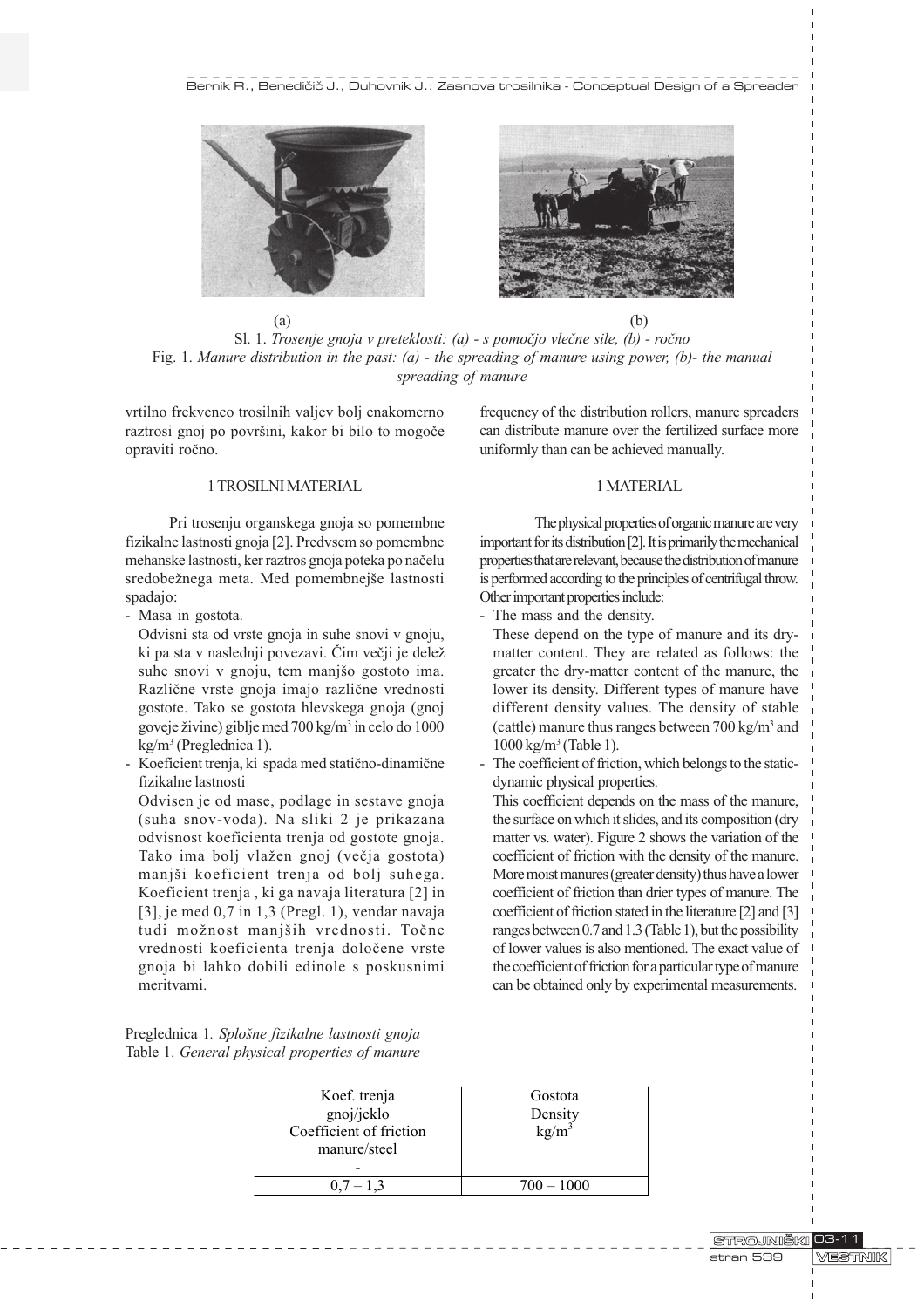Bernik R., Benedi~i~ J., Duhovnik J.: Zasnova trosilnika - Conceptual Design of a Spreader



Sl. 2. Diagram raztrosa koeficienta trenja Fig. 2 Diagram of the scatter of the coefficient of friction

Širok raztros podatkov (sl. 2) je za zasnovo matematiènega modela in primerjave z raztrosom trosilnika Jeantil EP 2060 Epandor 3 neuporaben, zato je bil izveden poskus za pridobitev podatkov, ki so bili izmerjeni v razmerah pri trosenju gnoja. Podlaga, na kateri smo merili koeficient trenja in oprijemanja, je bila hrapava pobarvana ploèevina. Tako smo se želeli čim bolj približati dejanskem stanju pri trosenju. Izmerili smo koeficient trenja v gibanju in koeficient trenja v mirovanju oprijemanja. Izvedli smo po sedem meritev za vsak koeficient in izraèunali povpreèje:

Vlažen gnoj: koeficient trenja  $\mu_t = 0.52$ koeficient oprijemanja  $\mu_1 = 0,56$ Suh gnoj: koeficient trenja  $\mu_t = 0.67$ 

gibanju.

koeficient oprijemanja  $\mu_1 = 0.77$ Analiza rezultatov je pokazala, da se koeficient trenja poveča pri gnoju z večjim deležem suhe snovi v njem. Podobne rezultate navaja tudi literatura [2], [3] in [9]. Koeficient oprijemanja pa je v povpreèju za 10% veèji kakor koeficient trenja pri

#### 2 ANALIZA RAZTROSA

Organski gnoj je nehomogen material, za katerega je izredno težko napovedati, v katero smer in do kam bo delec gnoja letel, ko zapusti trosilno napravo [9]. Njegove fizikalne lastnosti so odvisne od številnih vplivov (vrsta gnoja, delež vode, homogenost itn.), vendar fizikalno naèelo raztrosa ostaja navkljub vsem vplivom in pogojem trosenja enako.

Zaradi širokega razpona spremenljivih fizikalnih parametrov gnoja je težko konstruirati trosilno napravo, ker pred preizkusom naprave ne vemo, kakšna bo slika trosenja. Slika trosenja namreè pove enakomernost porazdelitve gnoja

Wide data scatter (Fig. 2) would be useless for designing a mathematical model and its comparison with the scatter of the Jeantil EP 2060 Epandor 3 manure spreader. For this reason, a data-acquisition experiment was performed first. The parameters were measured under the conditions generally present during manure distribution. The surface on which the static and dynamic coefficients of friction were measured was rough, painted sheet metal. This was selected in order to obtain the best possible approximation to the real conditions of manure distribution. The coefficients of friction were measured during movement and at rest. For each of the two types of coefficients, seven measurements were performed and the averages were calculated:

Moist manure: dynamic coefficient of friction  $\mu_t = 0.52$ static coefficient of friction  $\mu_1 = 0.56$ Dry manure: dynamic coefficient of friction  $\mu$ <sub>i</sub> = 0.67

static coefficient of friction  $\mu_1 = 0.77$ 

The analysis of the results showed that the coefficient of friction is greater for manures with higher drymatter contents. Similar results are also reported in the literature [2], [3], and [9]. The static coefficient of friction is 10% higher, on average, than the dynamic coefficient of friction.

# 2 ANALYSIS OF THE MANURE DISTRIBUTION

Organic manure is a nonhomogeneous material for which it is extremely difficult to predict the direction and range of motion of its pieces once they leave the spreader [9]. The physical properties of organic manure depend on many influences (type of manure, its water content and homogeneity, etc.), but the physical principle of manure distribution remains the same in spite of all the variable influences and conditions.

Because of the wide range of the variable physical parameters of manure, the designing of a spreading device is difficult. This is because the manure-distribution histogram is not known until the device is tested in the field. This histogram shows the uniformity of manure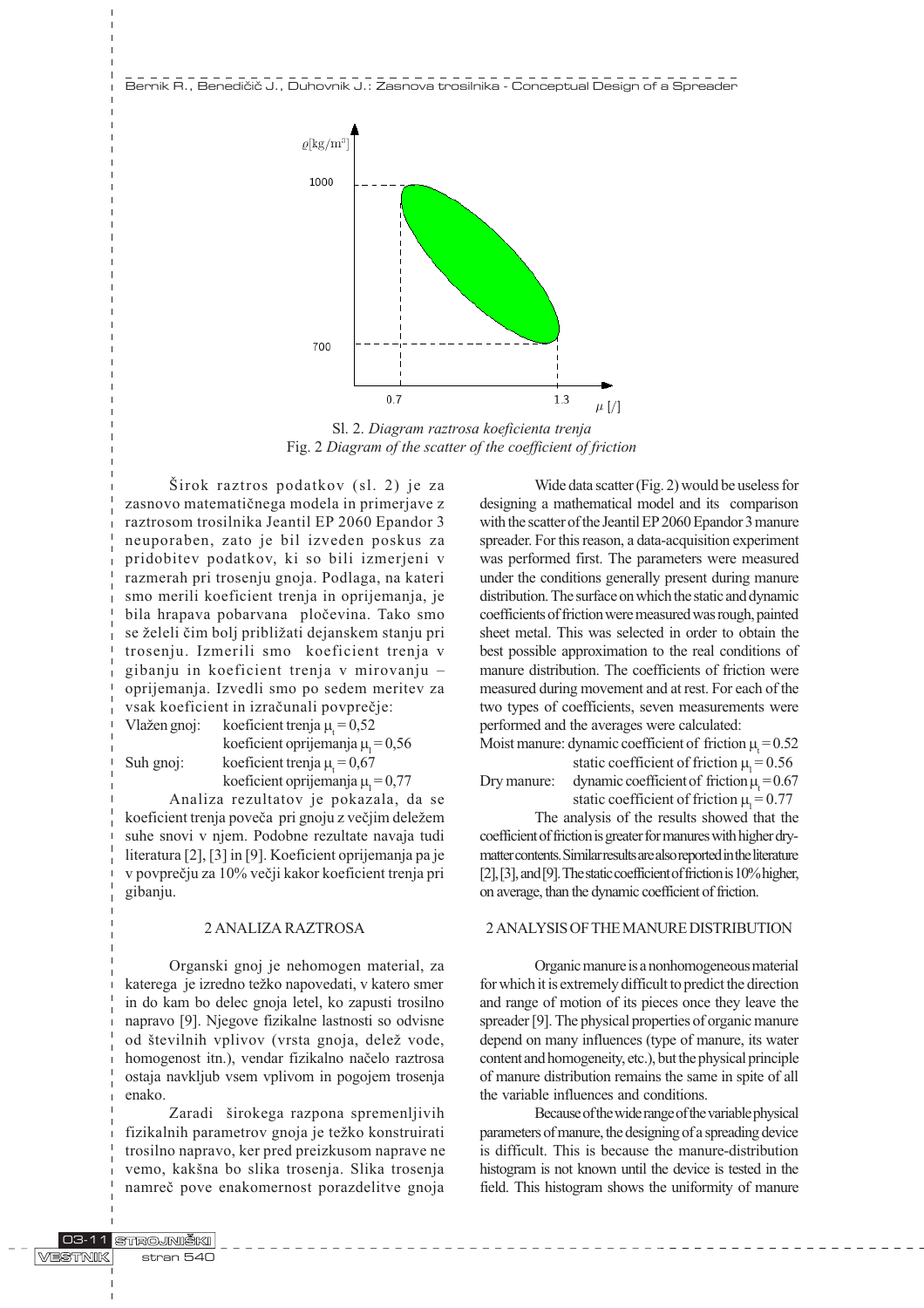

Sl. 3. Trosilna naprava – trosenje nazaj Fig. 3. Manure spreader  $-$  backwards distribution

prečno in vzdolžno na smer trosenja [9]. Namen zasnove matematiènega modela za numerièno analizo raztrosa je, da s pomoèjo predhodne numeriène analize raztrosa organskega gnoja po načelu sredobežnega meta [12] izboljšamo zasnovo in detajle konstrukcije trosilne naprave, ki jo snujemo. Na pravilnost numerične analize najodloèilneje vpliva matematièni model potovanja delcev gnoja in predpostavljeni robni pogoji.

# 2.1 Matematièni model

Matematièni model je treba izbrati zelo previdno, saj je pravilnost izraèunov neposredno odvisna od njegove izbire. Ker se analiza gradi po načelu sredobežnega meta [12], smo morali uporabiti tehnično načelo rotorja, ki pospeši delček gnoja. Ker še ni poznanega matematičnega modela za izračun meta gnoja, izberemo takšnega, da rezultate lahko primerjamo z izmerjenim raztrosom pri sedanjih napravah. Za primerjavo smo izbrali dobro znano trosilno napravo za trosenje nazaj (sl. 3):

# $-$  Jeantil EP 2060 Epandor 3 (široko trosilna naprava - trosenje nazaj)

Zanjo je znaèilno, da je narejena iz dveh rotorjev. Njuna hitrost zagotavlja, da delci gnoja odletijo iz rotorja. Rotor je zgrajen iz mirujoče plošče, po kateri drsijo lopatice. Te so osrednje vpete na gred, ta pa je povezana prek mehanskega prenosa s kardansko gredjo traktorja. Oba rotorja imata enako vrtilno frekvenco in se vrtita navzven. Geometrijska oblika rotorjev in tehnièno naèelo delovanja sta popolnoma poznana, prav tako njun položaj glede na gnojeno površino.

Matematièni model (sl. 4) temelji na načelu sredobežnega meta [12]. Program, ki je izvajal numerièni izraèun, je bil izdelan v programskem jeziku C [11]. Za osnovo numeriènega izraèuna vzamemo delec organskega gnoja, ki prileti nakljuèno na rotor, na katerem dobi velikost hitrosti in smer distribution transversely and longitudinally to the direction of spreader movement [9]. The purpose of designing a mathematical model for the numerical analysis of manure distribution is to improve the conceptual design and the structural details of the designed manure-spreading device using a prior numerical analysis of the organic manure distribution according to the principle of centrifugal throw [12]. The accuracy of the numerical analysis is most crucially affected by the mathematical model of manure-piece trajectories and the assumed boundary conditions.

### 2.1 Mathematical model

The mathematical model needs to be selected very carefully, as the accuracy of the calculations directly depends on it. Since the analysis is based on the principle of centrifugal throw [12], the engineering principle of manure-piece acceleration by a rotor had to be used. Since no mathematical model is known as yet for the calculation of manure trajectories, we selected one that enabled a comparison with the measured real manure distribution for an existing spreader. The following wellknown manure spreader for backward distribution was chosen for the comparison (Fig. 3):

# - Jeantil EP 2060 Epandor 3 (manure spreader with a wide swath range and backward manure distribution)

This spreader is characterized by two rotors. Their speed is set so as to guarantee that manure pieces will leave the rotor. The rotor consists of a stationary plate, along which the blades slide. The blades are centrally attached to a shaft, which is connected via a mechanical transmission to the tractor's power takeoff shaft. Both rotors have the same rotating frequency and rotate outwards. The rotors' geometry and the engineering principle of their operation is known, and so is their position with respect to the fertilized surface.

The mathematical model (Fig. 4) is based on the principle of centrifugal throw [12]. The program for performing the numerical calculations was produced in the C programming language [11]. As the basis for the numerical calculation, we took a piece of organic manure that randomly lands on the rotor and is accelerated by it to a velocity that is a vector defined by its magnitude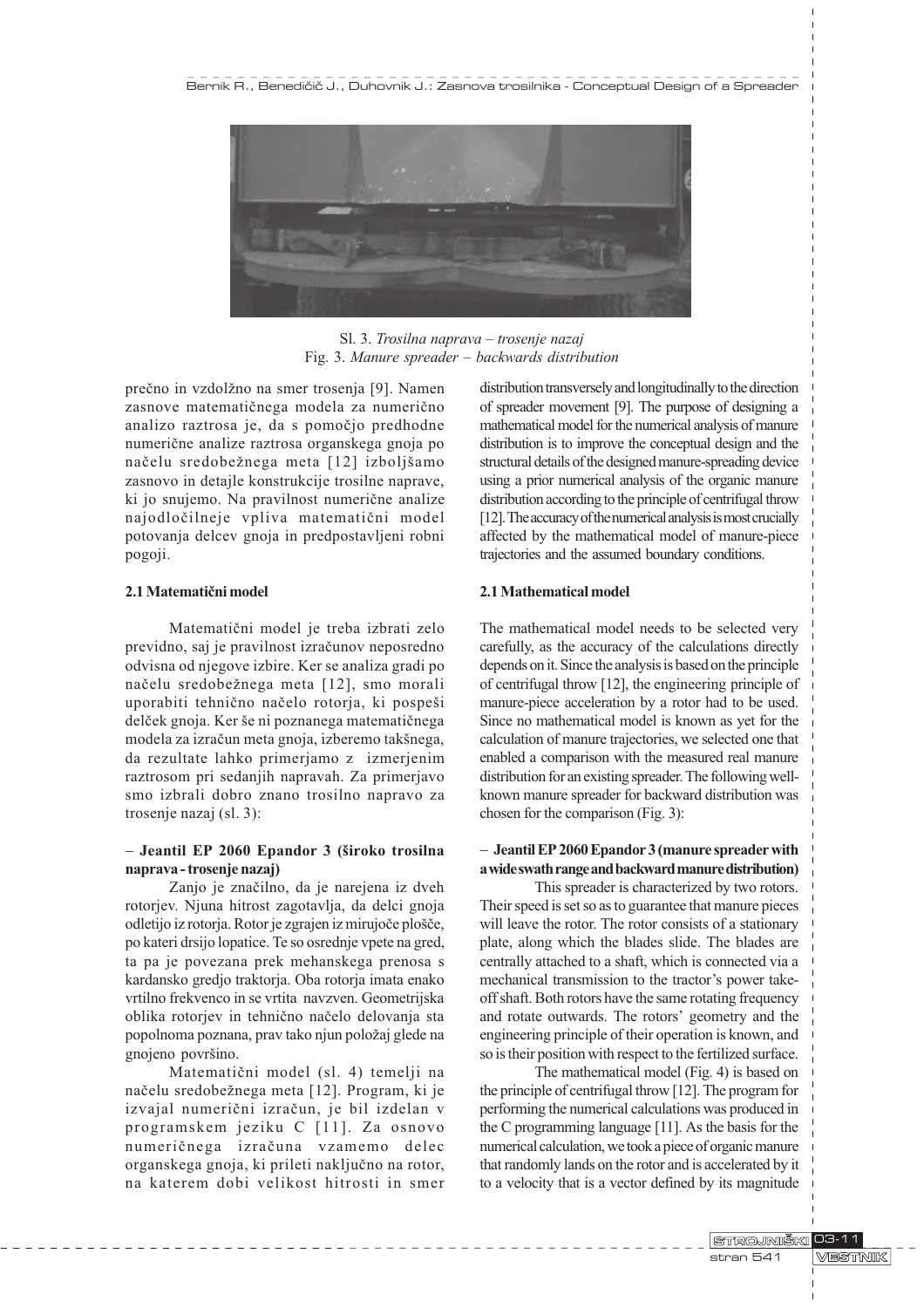

Sl. 4. Matematièni model za trosenje nazaj Fig. 4. Mathematical model for backward manure distribution

(vektor). Kot rezultat je podan histogram porazdelitve delcev gnoja v preèni smeri glede na trosilno napravo. Stopnje v postopku numeriènega izraèuna, ki jim more matematièni model zadostiti, so naslednje:

### - Dovajanje delca na rotor

Delce je treba nakljuèno dovajati na rotor, saj postopek odmetovanja poteka povsem nakljuèno. Tako predvidimo, da drobilni valji nakljuèno in enakomerno dovajajo delce gnoja na površino rotorja. Površina rotorja, ki je obenem plošča pod lopaticami, je okrogle oblike (odvisna je od vrtenja lopat) in miruje. Dovajanje delcev na površino je določala nakljuènostna funkcija. Program je nato izraèunal lego delca glede na os vrtenja (kot in polmer).

### - Potovanje delca po rotorju

Delec je na površini rotorja "čakal" lopato. Lopata je potovala od kota 0º do 720º. Ko je lopata prispela v lego delca, se je ta prièel gibati izsredno (posledica sredobežne sile) in obodno (prisilno gibanje zaradi gibanja lopate) [12]. Upoštevali smo delovanje sile trenja (koeficient trenja je bil poprej izmerjen s preizkusom) na delec zaradi drsenja ob lopatici in ob podlagi. V gibalni diferencialni enaèbi  $(1)$  in  $(2)$  za trosenje nazaj ni bilo treba upoštevati mase delca gnoja, tako je gibanje delca po rotorju neodvisno od njegove mase. Mase delca ni bilo treba upoštevati, ker smo obravnavali, da delec potuje v brezzraènem prostoru in pri tem ni zraènega upora na delec.

and direction. The results are presented in the form of a histogram of manure-piece distribution transversely to the manure spreader. The stages of the procedure for the numerical calculation, which must be taken into account in the mathematical model, are as follows:

### - Feeding of manure pieces to the rotor

Manure pieces should be delivered to the rotor at random, as the process of manure distribution needs to be entirely random. It is thus planned that the crushing rollers will deliver manure pieces to the rotor's surface in a random and uniform manner. The rotor's surface, which is at the same time also the plate beneath the blades, is round in shape (because of the blade rotation) and stationary. The randomness of feeding manure pieces to the surface is ensured by using the random function. The program then calculates the manure piece's position with respect to the axis of rotation (angle and radius).

### - Movement of manure pieces along the rotor

Each manure piece "waits" for the blade on the rotor's surface. The blade travels from  $0^{\circ}$  to  $720^{\circ}$ . Once the blade reaches the position of the manure piece, the piece begins moving radially (as a result of the centrifugal force) and tangentially (forced movement because of the blade movement) [12]. The mathematical model takes into account the force of friction (the coefficient of friction was measured beforehand with an experiment) onto the manure piece because of its sliding along the blade and along the surface. In the motion differential equations  $(1)$  and  $(2)$  for backward manure distribution, it is not necessary to take into account the manure piece's mass, so that its movement along the rotor is independent of its mass. The mass can be discounted, because it is assumed that the manure piece travels in an airless space and therefore there is no influence of air resistance on the piece.

$$
\vec{e}_r : -F_T 1 - F_T 2 = m \cdot \vec{a}_r = m \cdot (\ddot{r} - r \cdot \dot{\phi}^2)
$$
\n(1)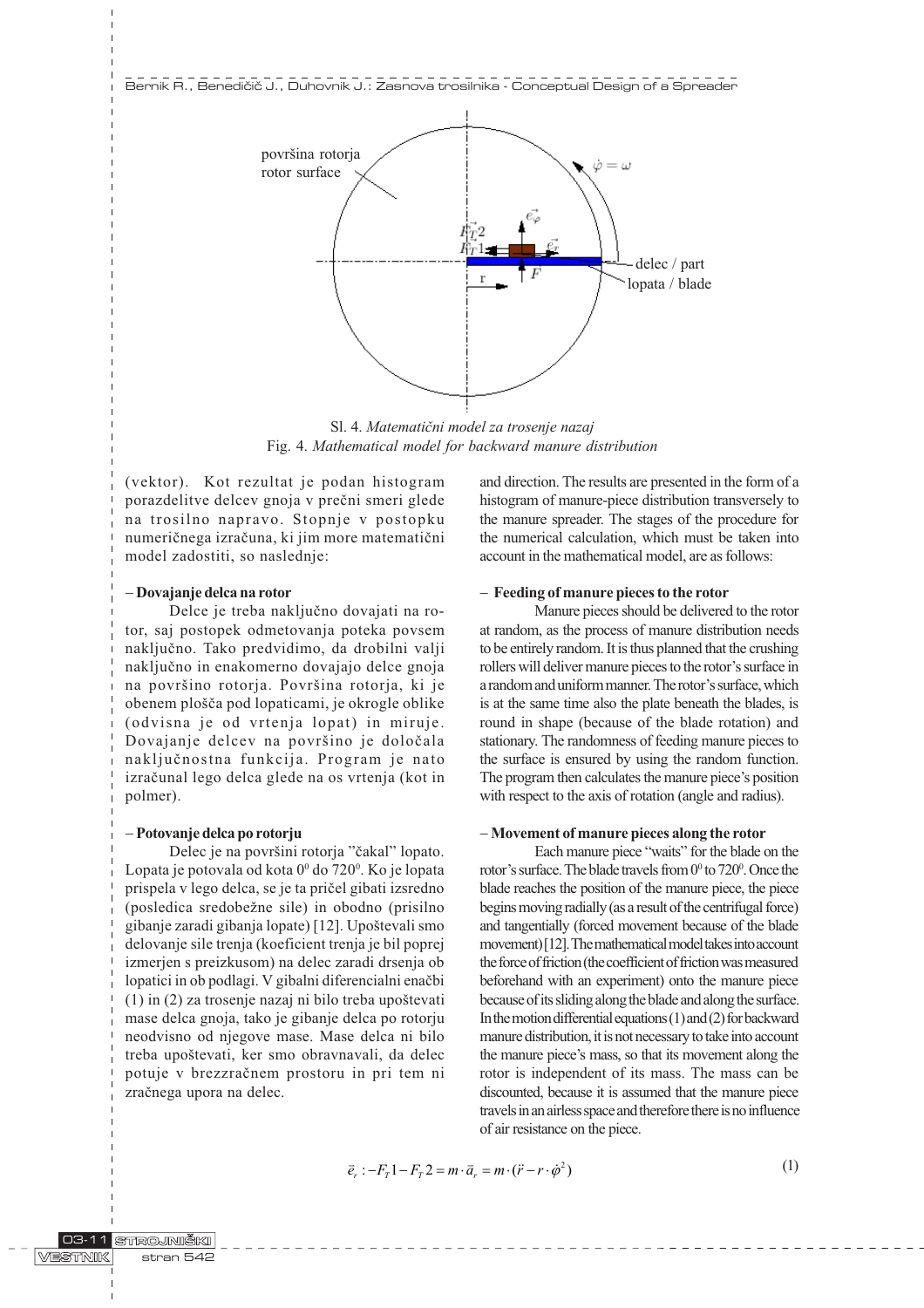$$
\vec{e}_{\varphi}: F = m \cdot \vec{a}_{\varphi} = m \cdot (r \cdot \ddot{\varphi} + 2 \cdot \dot{r} \cdot \dot{\varphi})
$$

Gibalna enaèba [12] je sestavljena iz dveh delov. Prvi del (1) popisuje gibanje delca v defov. Tivi del (1) popisuje gibanje defta v<br>izsredni smeri  $(\vec{e}_r)$ , drugi del (2) pa v obodni izsredni smeri (e, ), drugi del (2) pa v obodni<br>smeri ( $\bar{e}_\varphi$ ). Na delec v izsredni smeri deluje sila trenja med delcem in lopato  $(F<sub>T</sub>1)$  in sila trenja med delcem in površino rotorja  $(F_T2)$ , ki zavirata delec, ter sredobežna sila  $(m \cdot a_r)$ , ki delec pospešuje navzven. V obodni smeri deluje na delec sil  $F$  in sila zaradi obodnega pospeševanja delca  $(m \cdot a_{\varphi})$ . Sila F je reakcija trenja med podlago in delcem zaradi krožnega gibanja delca. Rotor ima stalno kotno hitrost  $(\omega)$ .

(2).

The motion equation [12] consists of two parts. The first part (Eq. 1) describes the movement of a manure The rist part (Eq. 1) describes the movement of a manufacture piece in the radial direction ( $\bar{e}_r$ ), and the second part (Eq. 2) piece in the radial direction ( $e_r$ ), and the second part (Eq. 2)<br>describes its movement in the tangential direction ( $\bar{e}_{\varphi}$ ). In the radial direction the piece is acted upon by the force of friction between the piece and the blade  $(F_T 1)$  and the force of friction between the piece and the rotor surface  $(F_1 2)$ , which both decelerate the piece, as well as the centrifugal force  $(m \cdot a)$ , which provides for outward acceleration of the piece. In the tangential direction the piece is acted upon by force F and a force resulting from the tangential acceleration of the piece  $m \cdot a_{\varphi}$ ). Force F results from the friction between the piece and the surface on which it slides because of the piece's circular movement. The rotor has a constant angular velocity  $(\omega)$ .

### - Potovanje delca od rotorja do gnojene površine

Ko delec zapusti rotor, ima doloèeno hitrost in smer [12]. Model rotorja je narejen tako, da delec lahko zapusti rotor samo na doloèenem podroèju. To podroèje imenujemo kot izstopa. Njegovo potovanje do gnojene površine računamo po fizikalnem načelu za poševni met v prostoru. Pri računanju potovanja delca ((3) in (4)), ko delec zapusti rotor, moramo poznati oddaljenost rotorja od tal  $(h)$  (položaj rotorja glede na gnojeno površino), mesto na robu rotorja  $(r, \omega)$ , kjer delec zapusti rotor in hitrosti delca  $(v_x)$ . Dolžino dometa izračunamo tako, da določimo čas  $(t_p)$ , v katerem bo delec padel na tla. Nato čas množimo s hitrostjo  $(v_x)$ , ki jo ima v prečni smeri delec in tako dobimo domet  $(L_x)$ .

### - Movement of the manure pieces from the rotor to the surface to be fertilized

Once the manure piece leaves the rotor, it has a certain velocity and direction [12]. The rotor's model is made in such a way that the piece can leave the rotor only from a certain area, which is called the exiting-area angle. The manure piece's trajectory towards the fertilized surface is calculated according to the physical principle of spatial centrifugal throw. For the calculation of manure-piece travel (Equations 3 and 4) once it leaves the rotor, one needs to know the rotor's distance from the ground  $(h)$  (i.e., its position with respect to the fertilized surface), the point on the rotor's edge  $(r,\omega)$  where the piece leaves the rotor, and the piece's velocity  $(v_x)$ . The piece's range is calculated by determining the time  $(t_p)$  it will take to reach the ground. This time is then multiplied by the piece's transverse velocity  $(v_x)$  in order to obtain the range, i.e., length  $(L_x)$ .

$$
t_p = \sqrt{\frac{2 \cdot h}{g}}\tag{3}
$$

$$
L_x = t_p \cdot \nu_x \tag{4}
$$

#### 2.2 Robni pogoji

Pravilnost rezultatov je odvisna od robnih pogojev, ki jih upoštevamo. Že manjša sprememba enega od robnih pogojev lahko bistveno spremeni rezultate, ki jih dobimo. Na dolžino dometa vpliva več dejavnikov:

### - Podroèje dovajanja in izstopanja delcev gnoja iz rotorja.

Za dobro znaèilnico - sliko trosenja je izredno pomembno, kje bo delec priletel na rotor in kje bo delec zapusti rotor. Podroèje dovajanja je omejeno in je na površini rotorja.

------------

### 2.2 Boundary conditions

The accuracy of the results depends on the boundary conditions that are used. Even a small change in one of the boundary conditions can result in a significant change in the obtained results. The range of motion of the manure pieces is affected by several factors:

#### - Manure delivery and exiting areas on the rotor

For a good manure-distribution diagram, the areas where the piece will land on the rotor and from where it will leave the rotor are extremely important. The landing area is limited and is located on the rotor's surface.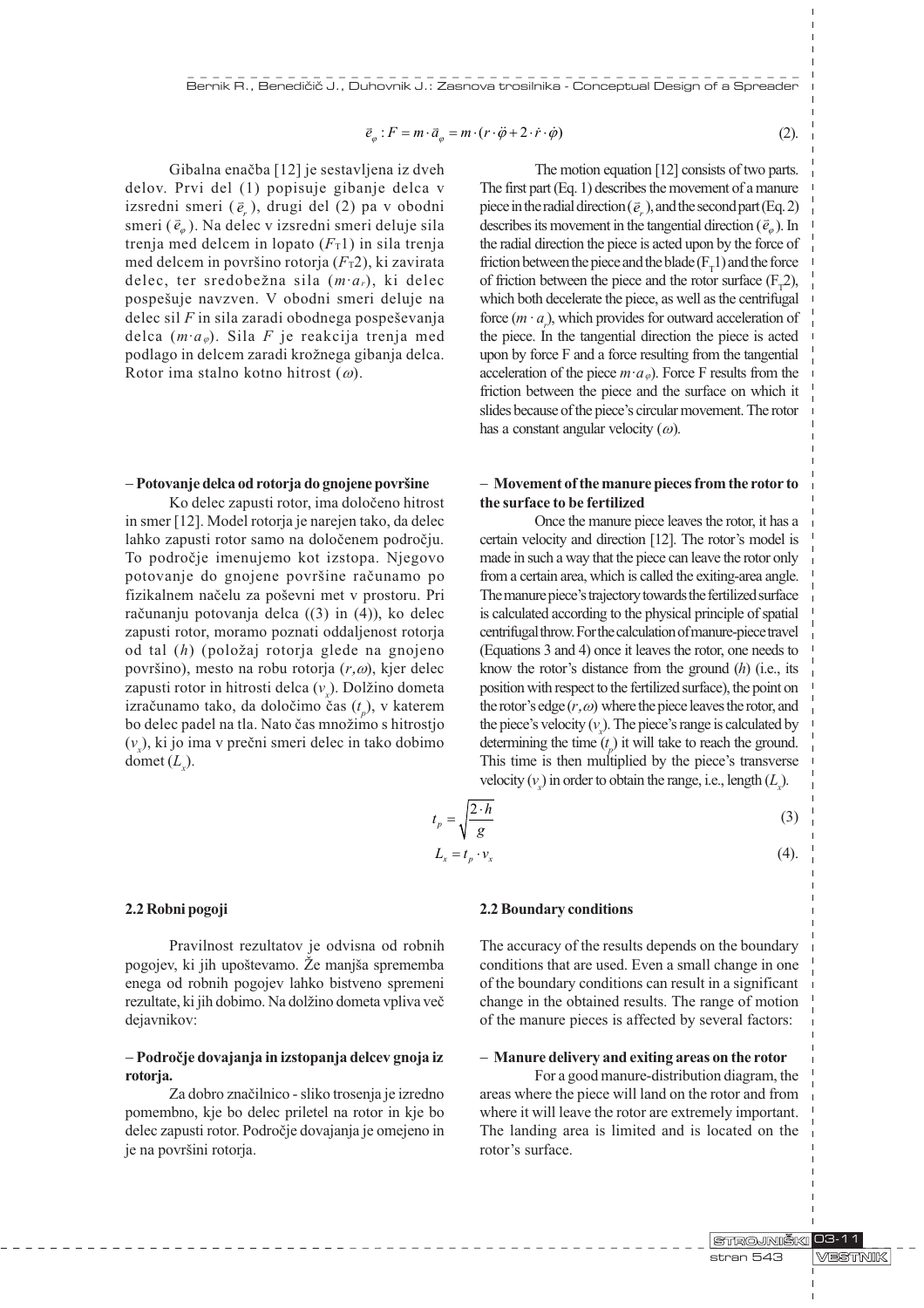Bernik R., Benedi~i~ J., Duhovnik J.: Zasnova trosilnika - Conceptual Design of a Spreader

# - Koeficient trenja in zraèni upor

V izraèunu in postavitvi matematiènega modela smo upoštevali koeficient trenja  $(u)$ , ne pa koeficienta zraènega upora. Velikost koeficienta trenja smo izbrali glede na rezultate poskusnih meritev, ki smo jih poprej izvedli. Koeficient zraènega upora ima večji vpliv na delce z večjo hitrostjo  $(v)$  in daljšim časom potovanja delca  $(t_{p})$  od rotorja do gnojene površine.

# - Hitrosti

Načelo sredobežnega meta je odvisno od hitrosti  $(v)$ , ki jo delec gnoja prejme na rotorju. Velikost hitrosti je odvisna od vrtilne frekvence rotorja (n) in od premera (d) rotorja.

### - Položaj rotorja

Oddaljenost rotorja oziroma osi rotorja od tal (h) vpliva na velikost dometa.

# 3 REZULTATI NUMERIÈNE ANALIZE

Rezultate numeriène analize bomo prikazali v obliki histograma preènega raztrosa. Histogram vzdolžnega raztrosa je neuporaben kot rezultat numeriène analize, saj pri definiranju robnih pogojev ne moremo oceniti števila delcev gnoja na enoto potovanja trosilnika. Histogram preènega raztrosa pokaže dejansko kakovost trosilnika. Naša želja je, da je raztros v preèni smeri èim bolj enakomeren. Slika 5 prikazuje iz ptičje perspektive položaj delcev

# - Coefficient of friction and air resistance

In the calculations and the setting up of the mathematical model, the coefficient of friction  $(\mu)$  was taken into account, but not the coefficient of air resistance. The magnitude of the coefficient of friction was selected with respect to the results of experimental measurements, which were performed in advance. The coefficient of air resistance exerts a greater influence on pieces which have a higher velocity  $(v)$  and a longer time of travel  $(t_p)$  from the rotor to the fertilized surface.

# - Velocity

The principle of centrifugal throw depends on the velocity  $(v)$  to which a manure piece is accelerated on/by the rotor. The magnitude of this velocity depends on the rotor's rpm value  $(n)$  and its diameter  $(d)$ .

### - Rotor position

The distance of the rotor or rotor axis from the  $\mathbf{ground}(h)$  also affects the manure piece's range of motion.

### 3 RESULTS OF THE NUMERICAL ANALYSIS

The results of the numerical analysis are presented in the form of a histogram of transverse manure distribution. The histogram of longitudinal distribution is useless as a result of the numerical analysis, because the number of manure pieces per unit of distance covered by the spreader cannot be estimated when defining the boundary conditions. The histogram of transverse distribution shows the spreader's actual quality. The aim is to maximize the uniformity of the transverse distribution. Figure 5 shows a bird's eye



Sl. 5. Rezultati analize raztrosa široke trosilne naprave(ptičja perspektiva) Fig. 5. Results of manure distribution analysis for a manure spreader with a wide swath (bird's eye perspective)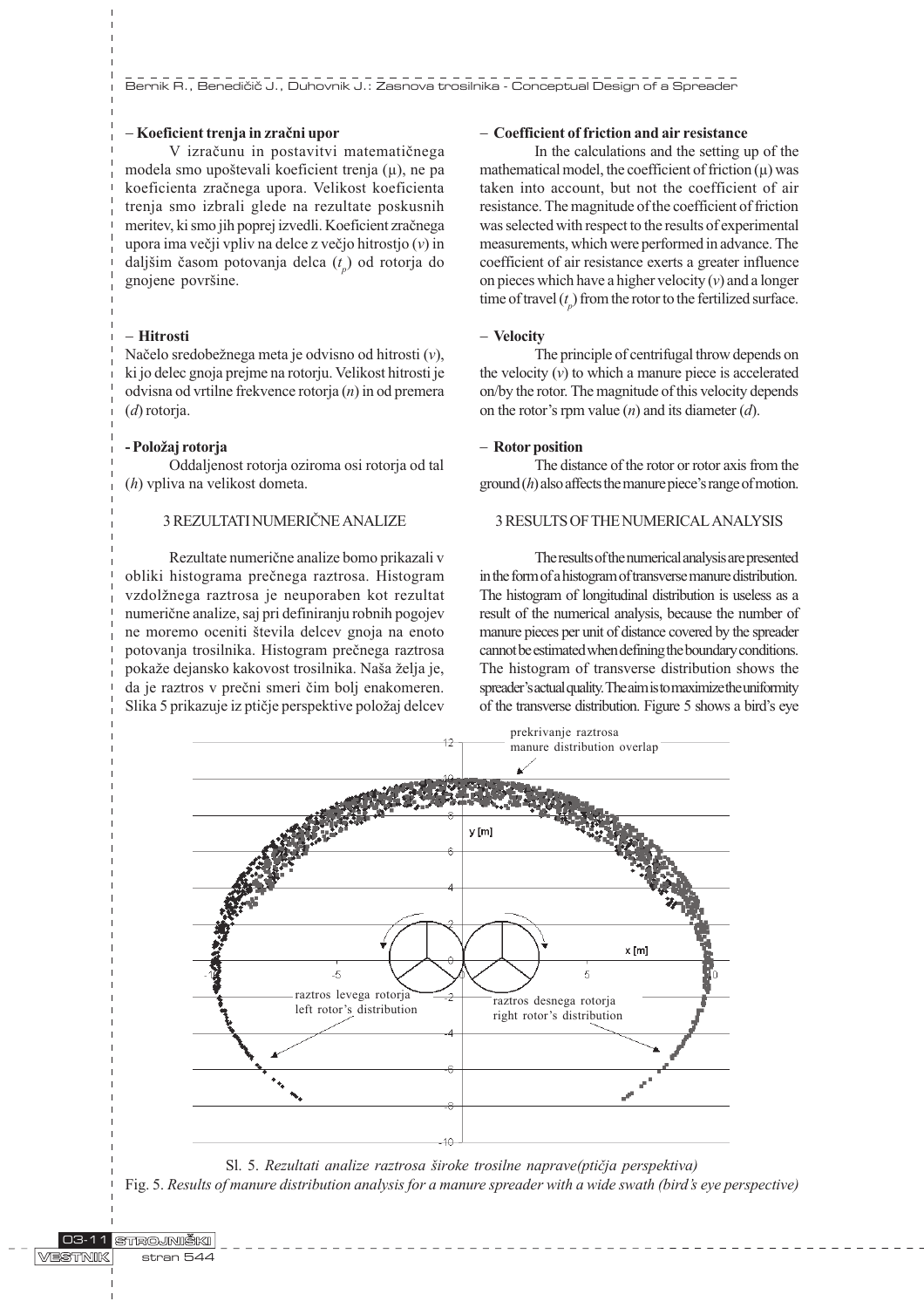organskega gnoja na gnojeni površini glede na položaj rotorjev. Ta slika o sami kakovosti raztrosa ne pove niè, obvesti pa nas o podroèju na gnojeni površini, ki ga pokrivajo delci iz posameznega rotorja.

Rezultate analize trosenja smo primerjali z rezultati meritev trosilne naprave podjetja Jeantil EP 2060 Epandor 3 [8]. Za pravilnost postavitve matematičnega modela smo upoštevali predvsem širino trosenja.

Kakor smo že omenili, prikazuje slika 4 rezultat numeriène analize raztrosa delcev organskega gnoja iz ptičje perspektive. Svetlejše točke, so delci gnoja, ki priletijo iz desnega rotorja, temnejše, pa delci gnoja, ki priletijo iz levega rotorja. Rotorja se vrtita na mestu in navzven, kar je tudi prikazano na sliki 5. S slike je razvidno, da bomo s prekritjem delcev iz levega in desnega rotorja poskusili doseèi najprimernejšo površino, na kateri bo raztros gnoja enakomeren.

Najprej moramo potrditi matematièni model in robne pogoje, ki smo jih predpostavili. Slika 6 je histogram preènega raztrosa numeriène analize, na podlagi katerega bomo potrdili naše predpostavke v primerjavi z izmerjenim histogramom preènega raztrosa trosilnika Jeantil EP 2060 Epandor 3 (sl. 7). V našem primeru smo opazovali le širino trosenja in odstopanja od enakomerne porazdelitve delcev gnoja v histogramu preène porazdelitve. Na sliki 5 vidimo, da je enakomerna porazdelitev zagotovljena na širini 12 m. Na dejanskem primeru (sl. 7) je to na view of the position of organic manure pieces on the fertilized surface with respect to the rotor position. This figure tells us nothing about the quality of the distribution, but it does provide information on the area of the fertilized surface covered by manure pieces coming from an individual rotor.

The results of the manure distribution analysis are compared with the results of measurements performed on the Jeantil EP 2060 Epandor 3 manure spreader [8]. The swath width is primarily used in verifying the mathematical model.

As was already mentioned above, Figure 5 presents the results of the numerical analysis of the organic manure-piece distribution from the bird's eye perspective. The lighter points represent manure pieces coming from the right rotor, while the darker ones represent those coming from the left one. The rotors rotate both in place and outwards, as shown in Figure 5. It can be seen in this figure that we have tried to achieve an optimal area of uniform manure distribution by overlapping the left and right rotor swaths.

Firstly, the mathematical model and the assumed boundary conditions need to be verified. Figure 6 is a histogram of the transverse distribution obtained by a numerical analysis, on the basis of which our assumptions will be confirmed via a comparison with the measured histogram of the transverse distribution of the Jeantil EP 2060 Epandor 3 manure spreader (Fig. 7). In our case, only the swath width and the deviations from a uniform distribution of manure pieces in the transverse distribution's histogram are observed. Figure 5 shows that in this case a uniform distribution is ensured over a width of 12 m. For the real case (Fig. 7), this width is 10 m. There is a difference in the



Sl. 6. Histogram numeriène analize raztrosa (trosenje nazaj) Fig. 6. Histogram of the numerical analysis of manure spreading (backwards distribution)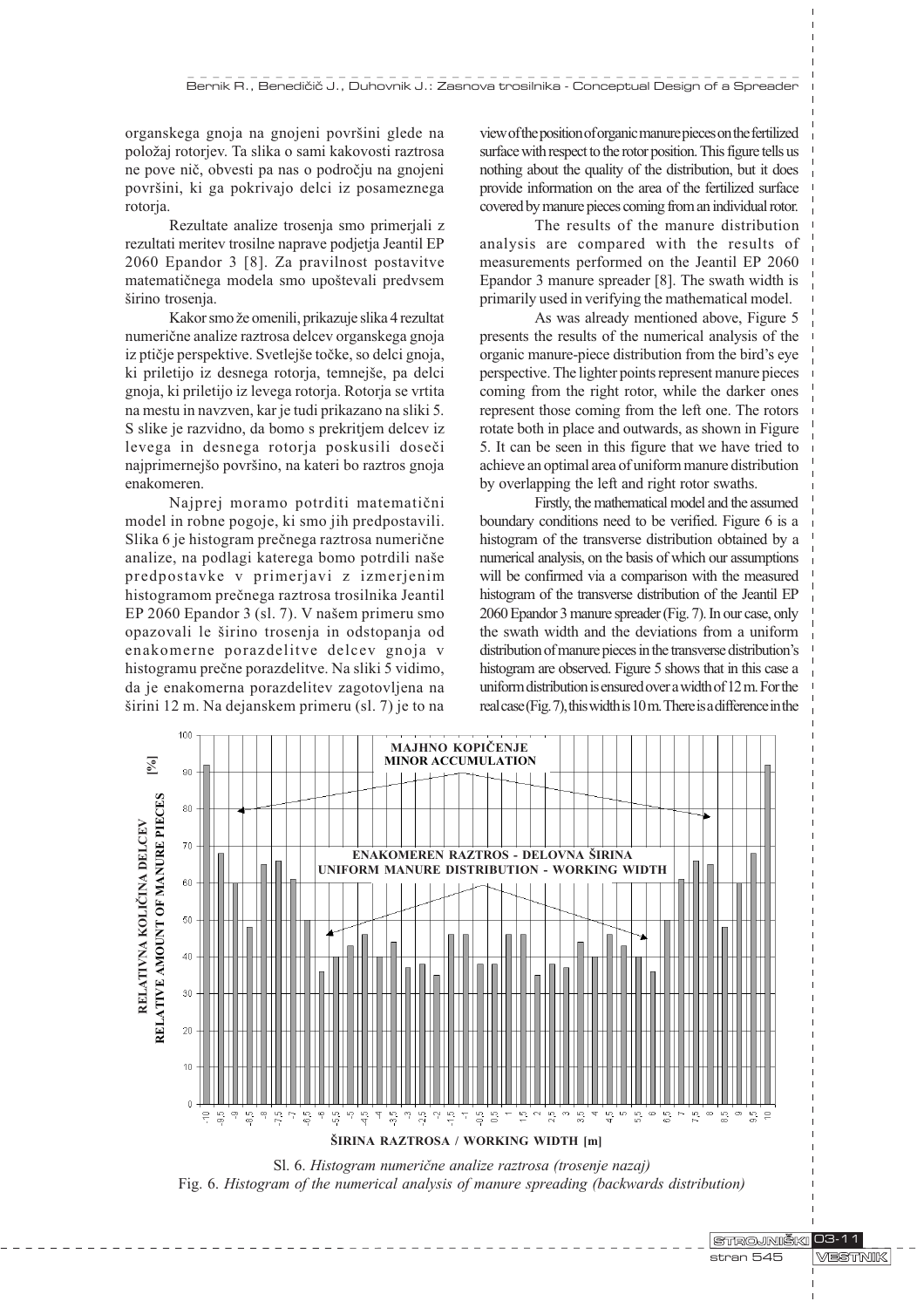



širini 10 m. Razliko opazimo v največji širini raztrosa in v kolièini na robu. Pri numerièni analizi so vrednosti na robovih večje od sredinske enakomerne porazdelitve, pri dejanskem primeru se količina delcev zmanjšuje. To razliko lahko razložimo s tem, da v matematičnem modelu nismo upoštevali zračnega upora. Vemo, da se zaradi vpliva zraènega upora hitrost delcu spreminja s kvadratom, kar za naš primer pomeni, da se delcu hitrost zmanjšuje. Če se hitrost zmanjšuje z oddaljevanjem delca od trosilne naprave, pomeni, da se najveèji domet delca zmanjšuje. Tako dobimo več delcev v območju enakomernega raztrosa, manj pa ob robovih (sl. 7). Ta trditev spodbija rezultate naše numerične analize, vendar moramo vedeti, da nismo upotevali vpliva zraènega upora (sl. 6). Zaradi zračnega upora se domet delcev zmanjša, kar pa pomeni, da se poveèana kolièina na robovih (sl. 6) zmanjša in porazdeli v področje enakomernega dometa. Zmanjša se tudi največja širina dometa. To pomeni, da širina raztrosa analize ustreza dejanskemu primeru, ker je v dejanskem primeru (sl. 7) za 25% manja, kakor pri izraèunu (sl. 6).

# 4 UGOTOVITVE IN SKLEP

Ugotovitve:

- Koeficient trenja ima na dolžino dometa zelo majhen vpliv.
- Trenje na enakomernost raztrosa nima vpliva.
- Masa na enakomernost in dolžino dometa nima vpliva, ker se v gibalni enačbi krajša. Ne upoštevamo zračnega upora.

maximum swath width and the amount of manure on its edge. In the numerical analysis the amount of manure on the edge exceeds that found within the central portion with a uniform distribution, while in the real case this amount decreases towards the edge. This difference can be explained by the fact that air resistance was not taken into account in the mathematical model. It is known that because of the influence of air resistance the velocity of a manure piece varies as a square, which in our case means that the piece's velocity decreases. If the velocity decreases with the manure piece's distance from the spreader, this means that the piece's maximum range is decreasing. In this way, more pieces are obtained in the area with a uniform distribution and fewer ones along the edges (Fig. 7). This assertion is contrary to the results of our numerical analysis; however, it should be remembered that in our analysis the influence of air resistance was ignored (Fig. 6). Because of the influence of air resistance, the range of motion of manure pieces decreases, and this in turn means that the increased amount of the manure on the edges (Fig. 6) is actually reduced and distributed to the area with a uniform range. The maximum range width is also reduced, which means that the swath width obtained by the analysis corresponds to the real case, because in the real case (Fig. 7) it is 25% smaller than the calculations have shown (Fig. 6).

### 4 FINDINGS AND CONCLUSION

Findings:

- The coefficient of friction has a very small influence on the range of motion of manure pieces;
- Friction has no influence on the uniformity of manure distribution;
- Mass has no influence on the uniformity and range, because it is cancelled out in the motion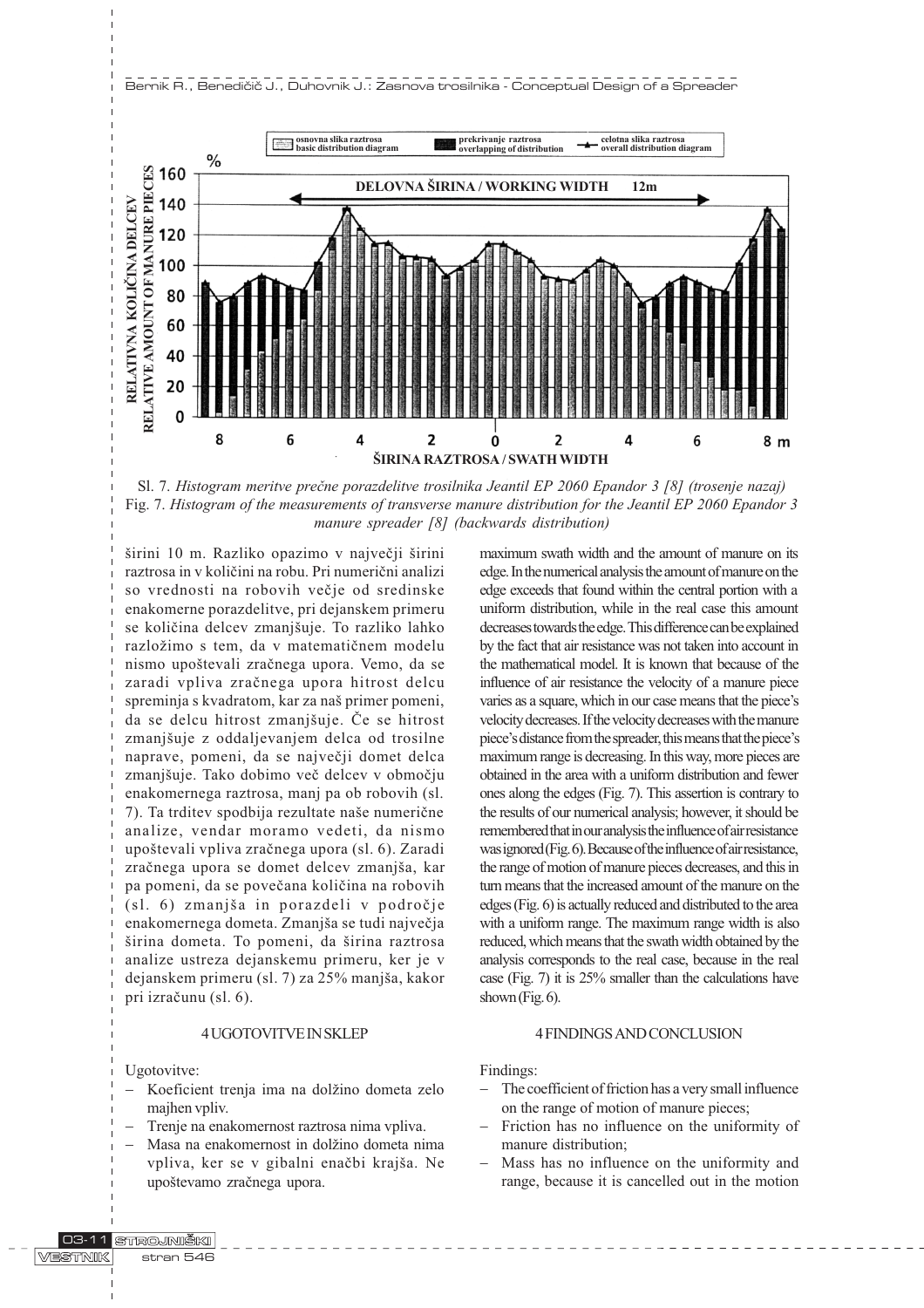- Odloèilni vpliv na enakomernost raztrosa ima podroèje, na katerega dovojamo gnoj in podroèje, v katerem delci gnoja lahko zapustijo rotor.
- Največji domet je odvisen predvsem od obodne hitrosti rotorja.
- Zračni upor mnogo bolj vpliva na porazdelitev delcev na robovih (zunaj podroèja enakomernega raztrosa), kakor v podroèju enakomernega raztrosa.

V osnovi je mogoče potrditi nastavljeni matematični model, saj smo izračunali širino raztrosa za 25% veèjo kakor ga ima dejanski primer, kar pa pomeni, da bi se z upoštevanjem zračnega upora naši rezultati gibali v področju širine raztrosa dejanskega primera. Podroèje enakomernega raztrosa se v dokajšnji meri pokriva s področjem enakomernega raztrosa dejanskega primera, kar pomeni, da so bile predpostavke matematiènega modela pravilne in prav tako tudi predvideni robni pogoji.

Opravljeni izraèuni in nastavljeni matematièni model je lahko osnova za sodoben naèin k celovitega konstruiranja ([1] in [10]) trosilnih naprav, saj bi s predhodno numerièno analizo lahko deloma usmerili konstrukterja že v prvi fazi snovanja k iskanju takšnih rešitev ( $[4]$  do  $[6]$ ), ki bi zagotavljali boljšo kakovost raztrosa in s tem veèjo uèinkovitost trosilne naprave.

equation. The air resistance was ignored;

- The area to which manure is delivered and the area from which the pieces can leave the rotor both have a crucial effect on the uniformity of the distribution;
- The maximum range of manure pieces depends primarily on the rotor's tangential velocity;
- The air resistance has a much greater effect on the manure-piece distribution along the edges (outside of the area of uniform distribution) than in the area of uniform distribution.

The produced mathematical model can therefore be considered essentially verified: the swath width was calculated to be 25% greater than for the real case, which means that if air resistance was taken into account, our results would range within the swath width for the real case. The area of uniform distribution corresponds quite well to the area of uniform distribution for the real case, which means that the assumptions of our mathematical model were correct and so were the selected boundary conditions.

The performed calculations and the produced mathematical model can serve as the basis for modern approaches to the global design ([1] and [10]) of manure spreaders, as prior numerical analysis can be used to partially direct the design engineer towards solutions that ensure a better quality of manure distribution and thus greater efficacy of the manure spreader during the initial phase of design ([4] to [6]).

# 5 LITERATURA 5 REFERENCES

- [1] VDI 2221.
- [2] Bernik, R. (1996) Tabele lastnosti kmetijskih pridelkov in materialov. Oddelek za agronomijo, Biotehniška fakulteta, Univerza v Ljubljani, 1. izdaja.
- [3] Dohler, H., B. Biskupek (1993) Umweltverträgliche Verwertung von Festmist. Kuratorium für Technik und Bauwesen in der Landwirtschaft e. V.(KTBL), Bartningstrasse 49, Darmstadt, 1. izdaja.
- [4] Duhovnik, J., J. Benedièiè, R. Bernik (2001) Distributor kosmièev organskega gnoja na rotorju : patentna prijava št. P-200100277. Ljubljana: Urad RS za intelektualno lastnino, 25.10.2001. 1 listina, ilustr.
- [5] Duhovnik, J., J. Benedièiè, R. Bernik (2001) Dovajalnik in odmetovalnik kosmièev organskega gnoja : patentna prijava št. P-200100279. Ljubljana: Urad RS za intelektualno lastnino, 25.10.2001. 1 listina, ilustr.
- [6] Duhovnik, J., J. Benedièiè, R. Bernik (2001) Veènamenska trosilna naprava: patentna prijava t. P-200100278. Ljubljana: Urad RS za intelektualno lastnino, 25.10.2001. 1 listina, ilustr.
- [7] Frick, R. (2001) Streusysteme im Vergleich. Landtechnik, UFA-Revue 10/01.
- [8] Frick, R., J. Heusser, and M. Schick (2001) Ausbringtechnik Abfalldünger und Laufstallmist. FAT Berichte Nr.560.
- [9] Redelberger, H. and E. Kuyhlmann (1989) Festmistausbringung in der Praxis. Hessisches Landesamt fur Ernahrung, Landwirtschaft und Landentwicklung, Kölnische Strasse.
- [10] Žavbi, R. (1998) Razvoj izdelka s povezavo funkcije in delovnih principov, doktorsko delo. *Univerza v* Ljubljani, Fakulteta za strojništvo.
- [11] Kernighan, B.W. and Ritchie. D.M. (1990) Programski jezik C. Fakulteta za elektrotehniko in raèunalnitvo, Univerza v Ljubljani, 2. izdaja.
- [12] Kuhelj, A. (1993) Kinematika in dinamika. Univerza v Ljubljani, Fakulteta za strojništvo, 2. izdaja.